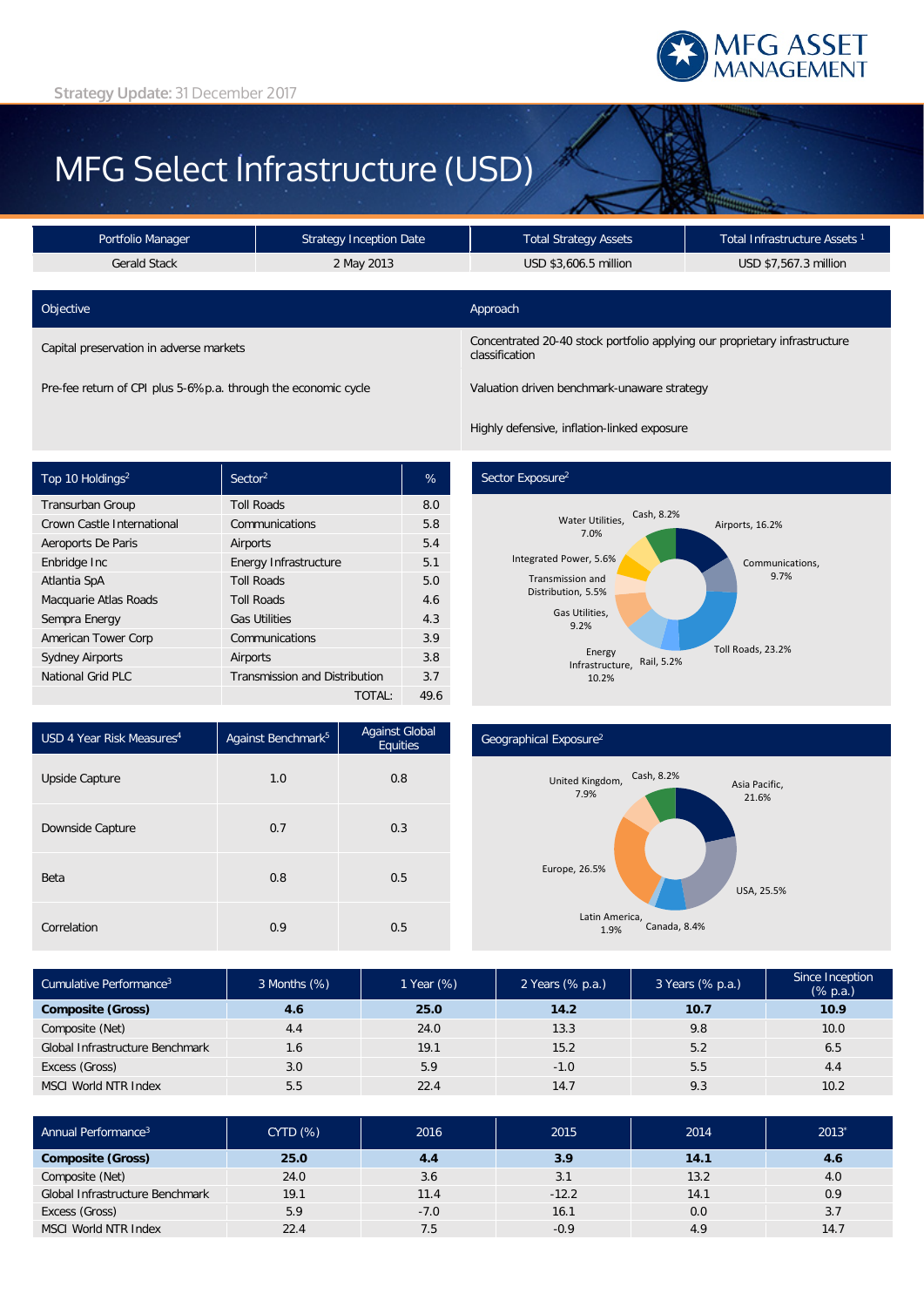1 Comprised of all Infrastructure Strategies.

2 The data is based on a representative portfolio for the strategy. Refer to GIPS disclosure below for further information. Sectors are internally defined. Geographical exposure is by domicile of listing. 3 Returns are for the Select Infrastructure Composite and denoted in USD. Performance would vary if returns were denominated in a currency other than USD. Refer to the GIPS Disclosure section below<br>for further information. period under consideration. Actual fees may vary depending on, among other things, the applicable fee schedule and portfolio size. Fees are available upon request.<br>4 Risk measures are for the Select Infrastructure Composit

5 The Benchmark or Global Infrastructure benchmark is comprised of the following: from inception to 31 December 2014 the benchmark is UBS Developed Infrastructure & Utilities Index NTR Index and from 1 January 2015 onwards, the benchmark is the S&P Global Infrastructure NTR Index. Note: the UBS Developed Infrastructure and Utilities NTR Index ceased to be published from 31 May 2015,<br>replaced on 1 January 2015 with \* Returns are only for part year.

**IMPORTANT NOTICE**

This material is being furnished to you to provide summary information regarding Magellan Asset Management Limited 'doing business as'/'trading as' MFG Asset Management ('MFG Asset Management') and an investment fund or investment strategy managed by MFG Asset Management ('Strategy'). No distribution of this material will be made in any jurisdiction where such distribution is not authorised or is unlawful. This material is not intended to constitute advertising or advice of any kind and you should not construe the contents of this material as legal, tax, investment or other advice.

The investment program of the Strategy presented herein is speculative and may involve a high degree of risk. The Strategy is not intended as a complete investment program and is suitable only for sophisticated investors who can bear the risk of loss. The Strategy may lack diversification, which can increase the risk of loss to investors. The Strategy's performance may<br>be volatile. The past perform return from it. There can be no assurance that the Strategy will achieve any targeted returns, that asset allocations will be met or that the Strategy will be able to implement its investment Strategy or achieve its investment objective. The management fees, incentive fees and allocation and other expenses of the Strategy will reduce trading profits, if any, or increase losses. The Strategy will have limited liquidity, no secondary market for interests in the Strategy is expected to develop and there are restrictions on an investor's ability to withdraw and transfer interests in the Strategy. In making an investment decision, you must rely on your own examination of any offering documents relating to the Strategy.

No representation or warranty, express or implied, is made with respect to the correctness, accuracy, reasonableness or completeness of any of the information contained in this material.<br>This information is subject to chan responsible or liable for any losses, whether direct, indirect or consequential, including loss of profits, damages, costs, claims or expenses, relating to or arising from your use or reliance upon any part of the information contained in this material including trading losses, loss of opportunity or incidental or punitive damages.

This material is strictly confidential and is being provided to you solely for your information and must not be copied, reproduced, published, distributed, disclosed or passed to any other<br>person at any time without the pr the written permission of the owner.

United Kingdom - This material does not constitute an offer or inducement to engage in an investment activity under the provisions of the Financial Services and Markets Act 2000 (FSMA). This material does not form part of any offer or invitation to purchase, sell or subscribe for, or any solicitation of any such offer to purchase, sell or subscribe for, any shares, units or other<br>type of investment produc authorised under the FSMA and its distribution in the United Kingdom and is only being made to persons in circumstances that will not constitute a financial promotion for the purposes of section 21 of the FSMA as a result of an exemption contained in the FSMA 2000 (Financial Promotion) Order 2005 as set out below. This material is exempt from the restrictions in the FSMA as it is to be strictly communicated only to 'investment professionals' as defined in Article 19(5) of the Financial Services and Markets Act 2000 (Financial Promotion) Order 2005 (FPO).

United States of America - This material is not intended as an offer or solicitation for the purchase or sale of any securities, financial instrument or product or to provide financial services. It is not the intention of MFG Asset Management to create legal relations on the basis of information provided herein. Where performance figures are shown net of fees charged to clients,<br>the performance has been reduced by depending on, among other things, the applicable fee schedule and portfolio size. Fees are available upon request and also may be found in Part II of MFG Asset Management's Form ADV.

The Global Infrastructure Benchmark is comprised of the following: from inception to 31 December 2014 the benchmark is UBS Developed Infrastructure & Utilities Index Net Total Return and from 1 January 2015 the benchmark is S&P Global Infrastructure Net Total Return Index. The benchmark changed because UBS discontinued their index series.<br>The UBS Developed Infrastructure & Utilities Index Net Total Ret and Utility stocks. Index results assume the reinvestment of all distributions of capital gain and net investment income using a tax rate applicable to non-resident institutional investors who

do not benefit from double taxation treaties. The S&P Global Infrastructure Net Total Return Index is a market capitalisation weighted index that is designed to track 75 companies from around the world diversified across three

infrastructure sectors energy, transportation and utilities. Index results assume the reinvestment of all distributions of capital gain and net investment income using a tax rate applicable to non-resident institutional investors who do not benefit from double taxation treaties.

#### **GLOBAL INVESTMENT PERFORMANCE STANDARDS (GIPS®) DISCLOSURE**

Magellan Asset Management Limited, doing business as MFG Asset Management in jurisdictions outside Australia and New Zealand, (MFG Asset Management) claims compliance with the Global Investment Performance Standards (GIPS ®)

For the purpose of complying with GIPS, the Firm is defined as all discretionary portfolios managed by MFG Asset Management.

The Global Select Infrastructure composite is a concentrated global strategy investing in strictly defined or "pure" infrastructure companies, (typically 20-40). The filtered investment universe is comprised of stocks that 1. generate reliable income streams 2. benefit from inflation protection and 3. have an appropriate capital structure. The investment objective of the strategy is to minimise the risk of permanent capital loss; and achieve superior risk adjusted investment returns over the medium to long-term. The composite was created in May 2013.

To achieve investment objectives, the composite may also use derivative financial instruments including, but not limited to, options, swaps, futures and forwards. Derivatives are subject to<br>the risk of changes in the marke effect, which may increase the volatility of the composite and may reduce its returns.

A list of composites and descriptions, as well as policies for valuing investments, calculating performance, and preparing compliant presentations are available upon request by emailing client.reporting@magellangroup.com.au

The representative portfolio is an account in the composite that closely reflects the portfolio management style of the strategy. Performance is not a consideration in the selection of the<br>representative portfolio. The cha representative portfolio and the other accounts in the composite is available upon request.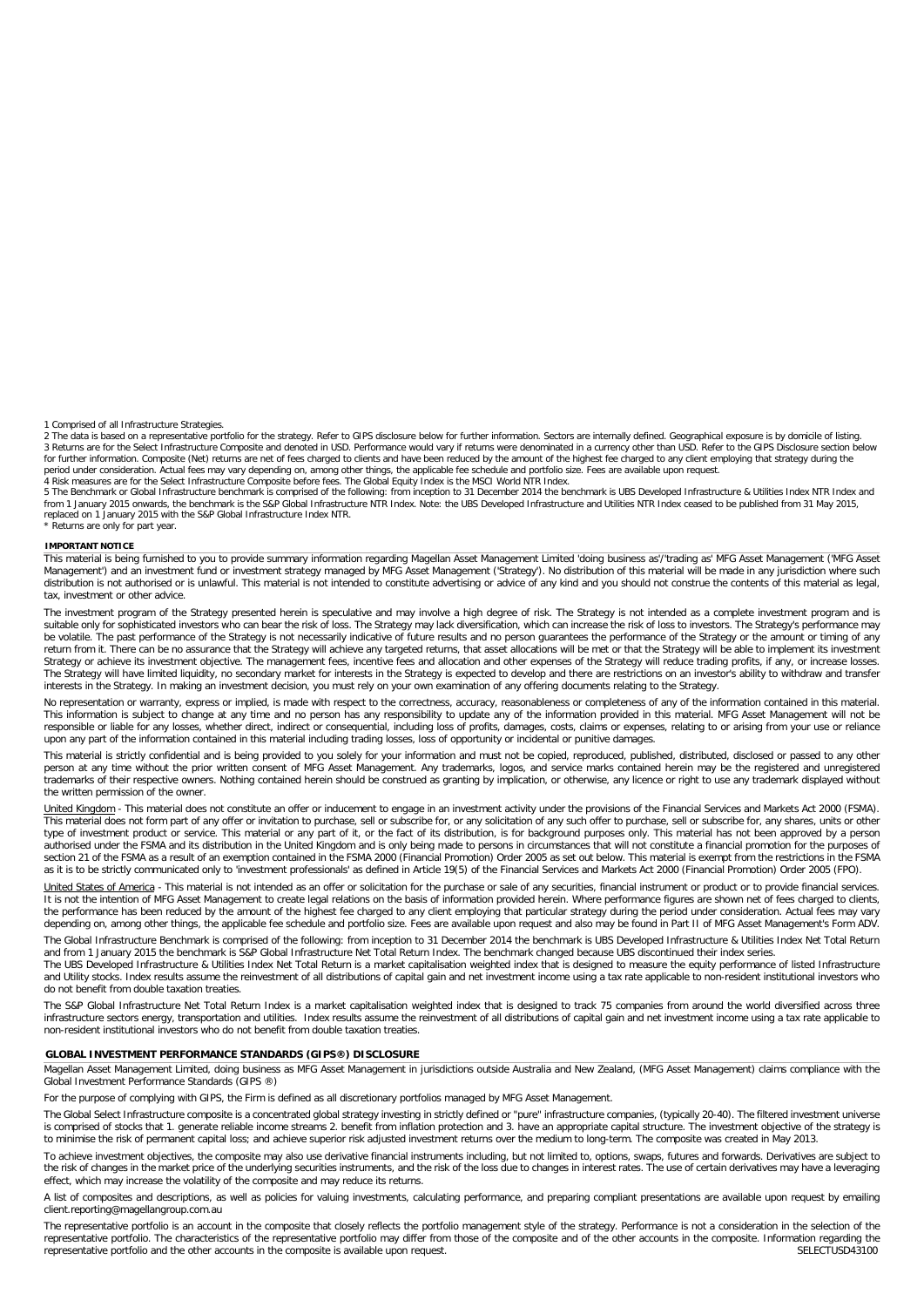# **Market Commentary**

Global infrastructure stocks rose for a fourth consecutive quarter in the December quarter after infrastructure companies reported healthy earnings, although they underperformed global equities because higher US bond yields reduced the relative attractiveness of long-duration assets such as infrastructure stocks, and infrastructure stocks were judged as benefiting less relatively from the lower US corporate tax rate. Utilities, a large subset of infrastructure, was the only one of the 11 industry classifications within the MSCI World Index that fell in US-dollar terms over the quarter.

US government bond yields, the benchmark for global credit markets, rose over the quarter as reports showed the US economy was growing fast enough to stir inflation, even without any investment spurred by the lower corporate tax rate. Over the quarter, US government two-year yields climbed from 1.48% to 1.88% while 10-year yields rose from 2.33% to 2.41%. Higher bond yields dim the appeal of infrastructure stocks, which are viewed as 'bond proxies' over the short term because, like bonds, they offer reliable income streams.

Infrastructure stocks were swept along in the general rise in shares over the quarter when global stocks set record highs as they rose for a seventh straight quarter as US companies overall posted higher-than-expected earnings, the internet giants surged on strong results and their upbeat outlooks, US Congress slashed the corporate tax rate, the Federal Reserve projected that it would only tighten US monetary policy slowly, and the world's major economies grew in unison for the first time in about a decade. European stocks, however, slid on political uncertainty as Germany's indecisive election in September left the incumbent Christian Democratic Union of Germany Party led by Chancellor Angela Merkel struggling to form a coalition government.

# **Strategy Commentary**

The strategy recorded a positive return over the three months. On a stock level contribution basis, the best performers included investments in Aeroports de Paris, Crown Castle International, Macquarie Atlas and Transurban. Aeroports de Paris surged 16% on healthy traffic numbers and speculation the French government was readying to sell its 50.6% stake in the airport operator. Crown Castle jumped 12% because the failure of a proposed merger between US telecoms Sprint and T-Mobile preserves at four the number of big customers of tower companies. Macquarie Atlas rose 16% following an announcement in September that it had executed its right to buy (at a price consistent with our valuation) a further 4.9% stake in Autoroutes Paris-Rhin-Rhône, Europe's fourth-largest motorway group. Transurban gained 7.7% after signing a new concession agreement for the West Gate Tunnel project in Melbourne.

Lagging stocks on a contributions basis included the investments in Enbridge and Sempra. Enbridge lost 4.6% after a ratings downgrade as one of its subsidiaries raised concerns early in the quarter that it may have to raise equity, and after revelations that it failed to inform the regulator over damage to one of its pipelines in Minnesota at a time it is seeking approval for a major project expansion in the state. Sempra fell 5.7% after a 5-0 verdict by Californian regulators on whether or not one of its units could recoup losses from wildfires in 2007 increased the risks faced by private energy providers for damage from bushfires in the US state.

Movements in stocks are in local currency.